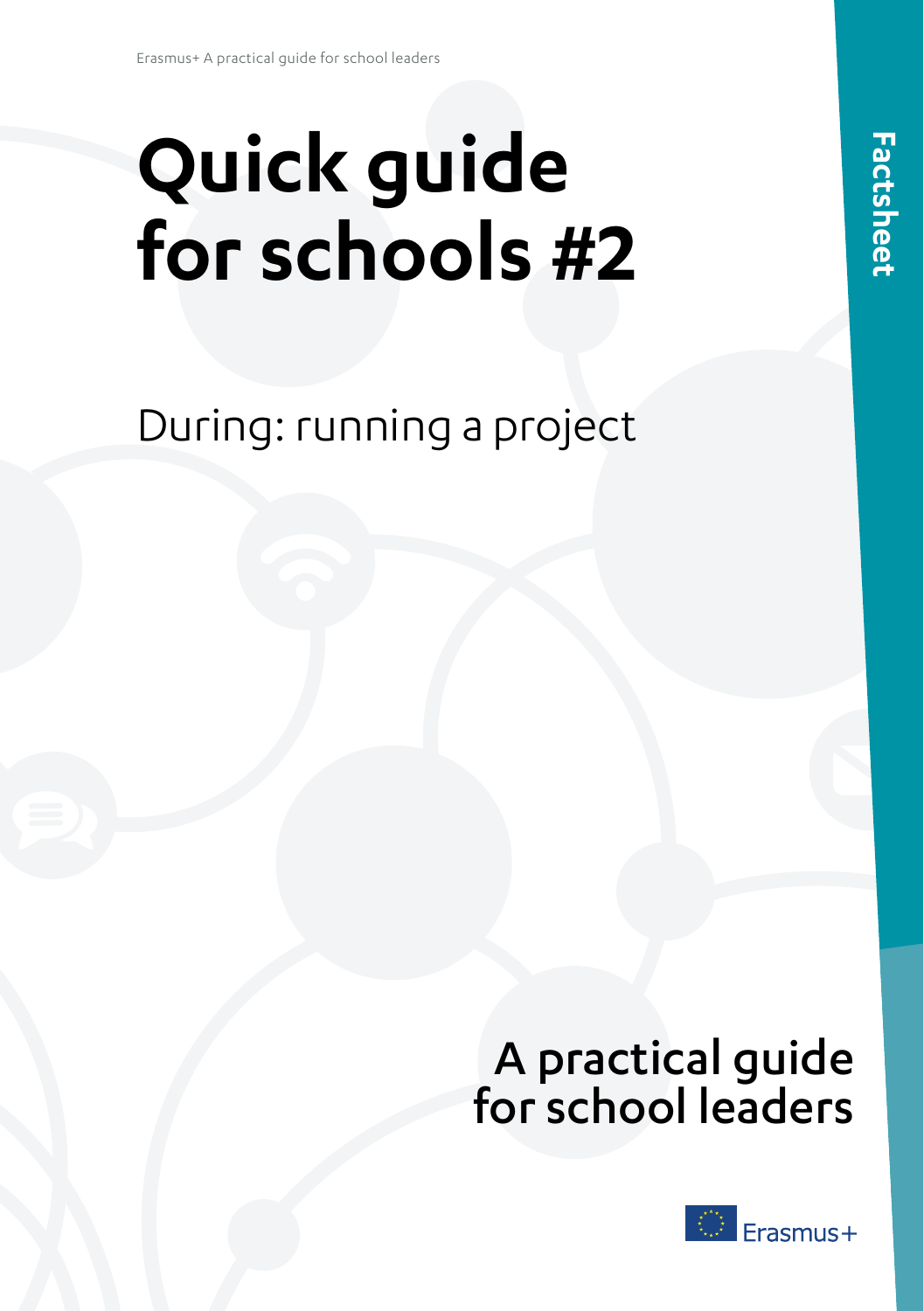# Running a project

You and your partners will really benefit if you think beyond implementing the planned content. The most successful projects allocate considerable time and resources to building relationships among the partners as the basis for future cooperation. This section shows how to manage some of the administrative, academic, and cultural aspects of implementing Erasmus+ activities.

The information and advice presented mostly concerns transnational collaborative projects involving multiple partners. While not all of it will be equally relevant to, for example, a small mobility project, much of it can (in a simplified form) be applied to such projects as well.

### Project start-up

A significant amount of time will have passed between the submission of the application and the award of your grant. You should re-read your project proposal to familiarise yourself with the project objectives, the planned activities and any agreements you made with your project partners, and re-establish communication with all the participants. You should remind them of the project objectives and determine, with them, the next steps in getting started. The focus will depend on what you have planned and agreed in your application. You should also ask every project participant to let you know if there have been any changes in circumstances (personnel changes, address changes, etc.). It is important to confirm the contact points in case it is necessary to adjust the partnership or project activities. In the start-up phase it is also critical that you are clear about financial arrangements and reporting, as well as the payment process; for Strategic Partnerships in particular the lead organisation will be responsible for project funds.

Involving all partners from the very beginning will help you foster:

- A group identity;
- **Shared aims and values:**
- Clear lines of communication;
- **Complementary expertise and pedagogical approaches;**
- Fair and proportionate distribution of roles and responsibilities.

Prior to the first project activity, meeting, or training, it pays to exchange information that will help partners prepare. For example, if you are participating in a Strategic Partnership (Key Action 2) each partner could circulate their aims and objectives.

Typically, projects will organise a 'kick off' meeting, either physically or through a telephone or video conference.

In addition, it is worthwhile to set up a collaboration space online. You could create a 'Twinspace' on eTwinning, where partners can meet regularly to plan and collaborate on activities. A TwinSpace is easy to set up and use, has many useful functions and can be made private or public depending on your preference.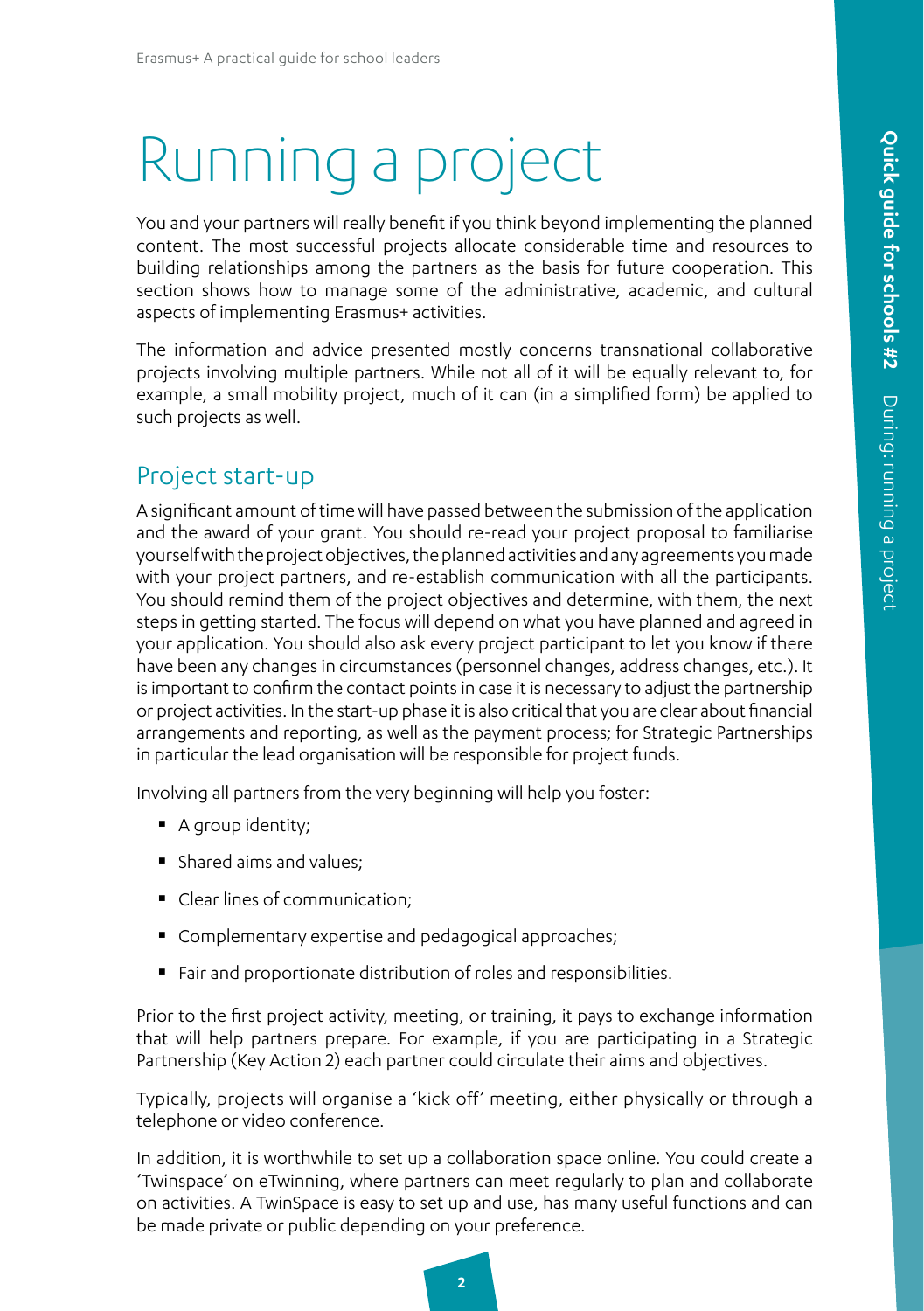At the beginning, it is worthwhile to agree in writing how the partnership will communicate during your project or activity.

# Practical example Communicating with partners

A school in the Czech Republic ran a project involving 10 countries. At the first project meeting, the following communication methods were agreed:

**eTwinning** was used to maintain everyday communication between teachers.

A Facebook group was set up for students to enable them to exchange comments and post photographs.

Video conferencing (Skype) was used for meetings, and all partners received instructions about how to use screen sharing features in order to present and collaborate on documents during meetings.

A cloud storage account (Google Drive) was created as a repository for project documents (word processing, spreadsheets, presentations). This had the advantage of permitting all participants to edit documents simultaneously and prevented the confusion that can arise when multiple versions of the same file are shared as email attachments.

Some initial communication exchanges can help partners prepare, and get to know one another. You could, for example, share the following on your TwinSpace or other communication platforms:

- The contexts and characteristics of each school or organisation;
- **Each organisation's European Development Plan;**
- The objectives and project learning outcomes/products;
- The content of your project (project activities, meetings);
- Roles and responsibilities;
- The linguistic support to be provided to participants;
- The administrative arrangements;
- The necessary monitoring, evaluation and dissemination measures required at each project phase.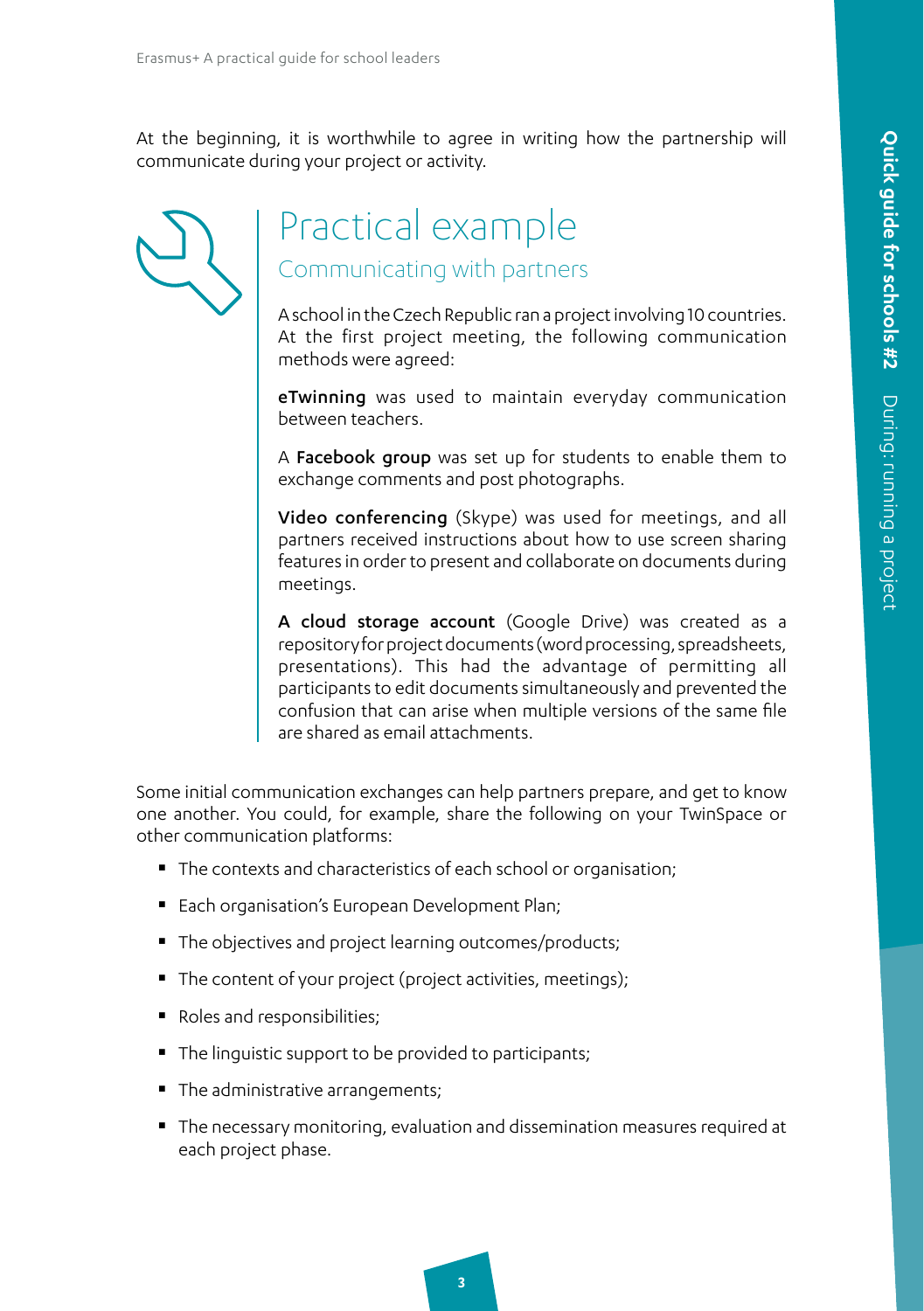

# In focus Sharing reporting responsibilities

All projects need to report on activities, outcomes and finances. Reporting is very important because failure to submit a report may mean your school is required to partially or fully reimburse the EU grant.

From the very beginning, partners should be tasked with providing your project coordinator with all information required for reporting. This ensures the project coordinator will have the necessary information to draft the reports and share them for comment at partnership meetings.

It is wise to put more than one person in charge of reporting. Sharing this task ensures that when staff leave or fall ill, other colleagues are in a position to complete the report. The dates for report monitoring and submission should be included in your school's calendar, as well as the personal calendars of your school's leadership and other project participants.

Furthermore, it is useful to consult the interim and final reporting templates so you know, in advance, what information you will need to collect in order to report on your activities. Make sure that you complete your report as you go along, and not just before the submission deadline.

## Partnership team-building ideas

Take some time to establish a positive working environment among the partners, particularly if it is the first time you have worked together.

' Every group member has different ideas, temperaments and schedules. But that is the advantage of these projects.'

#### Christiane Meisenburg, Teacher, Germany

If you or your staff are participating in mobility activities at a host institution (teaching assignments or job shadowing), it is highly recommended that you establish a mobility agreement before the activity takes place. This agreement should be made between the sending school, the receiving organisation and the participant. It should set out the programme and content of the activity, the learning outcomes to be achieved, the tasks of the different parties, the type of certificate that will be issued to the participant, etc. A template for a mobility agreement is available – ask your National Agency.

It can also be helpful to exchange other information, for example about the experience of the member of staff who is participating in the mobility activity, teaching assignment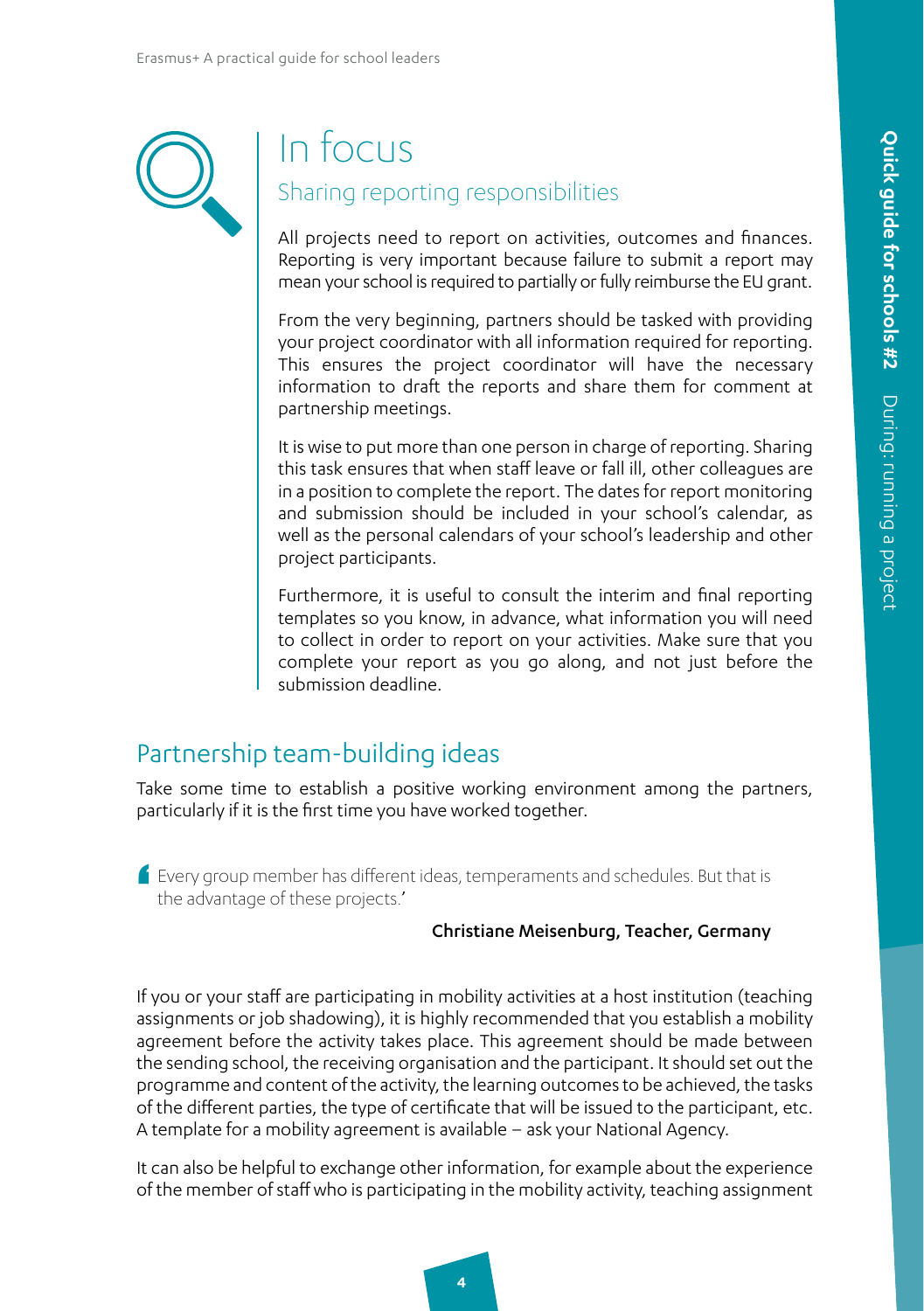or job shadowing. With this information, the receiving organisation can further tailor the activity to specific needs and interests. A pre-mobility questionnaire can be used to collect this information.

If pupils will be undertaking study mobility during your project, careful planning and close communication between sending and receiving schools is especially important. This will help safeguard the pupil's welfare and learning outcomes. A comprehensive guide is available to help you with this process, and following it carefully is highly recommended. Please ask your National Agency for this guide.



# Suggestion

What could be included in a pre-mobility questionnaire for participants?

- Name;
- School;
- Current role and responsibilities in school;
- Stage of teaching (pre-school, primary, secondary, vocational);
- Main reasons for participating in a European project;
- **Specific learning goals;**
- Experience in the areas that are the focus of your project;
- Language expertise which languages (understanding, speaking to what level);
- **Particular interests:**
- **Dietary needs/food allergies;**
- Access requirements (for people with disabilities).

You could circulate links to websites of national or local education authorities to give an insight into national or local systems. It is useful to include fact sheets about the education or training system in the country too – just be careful not to overwhelm your partners!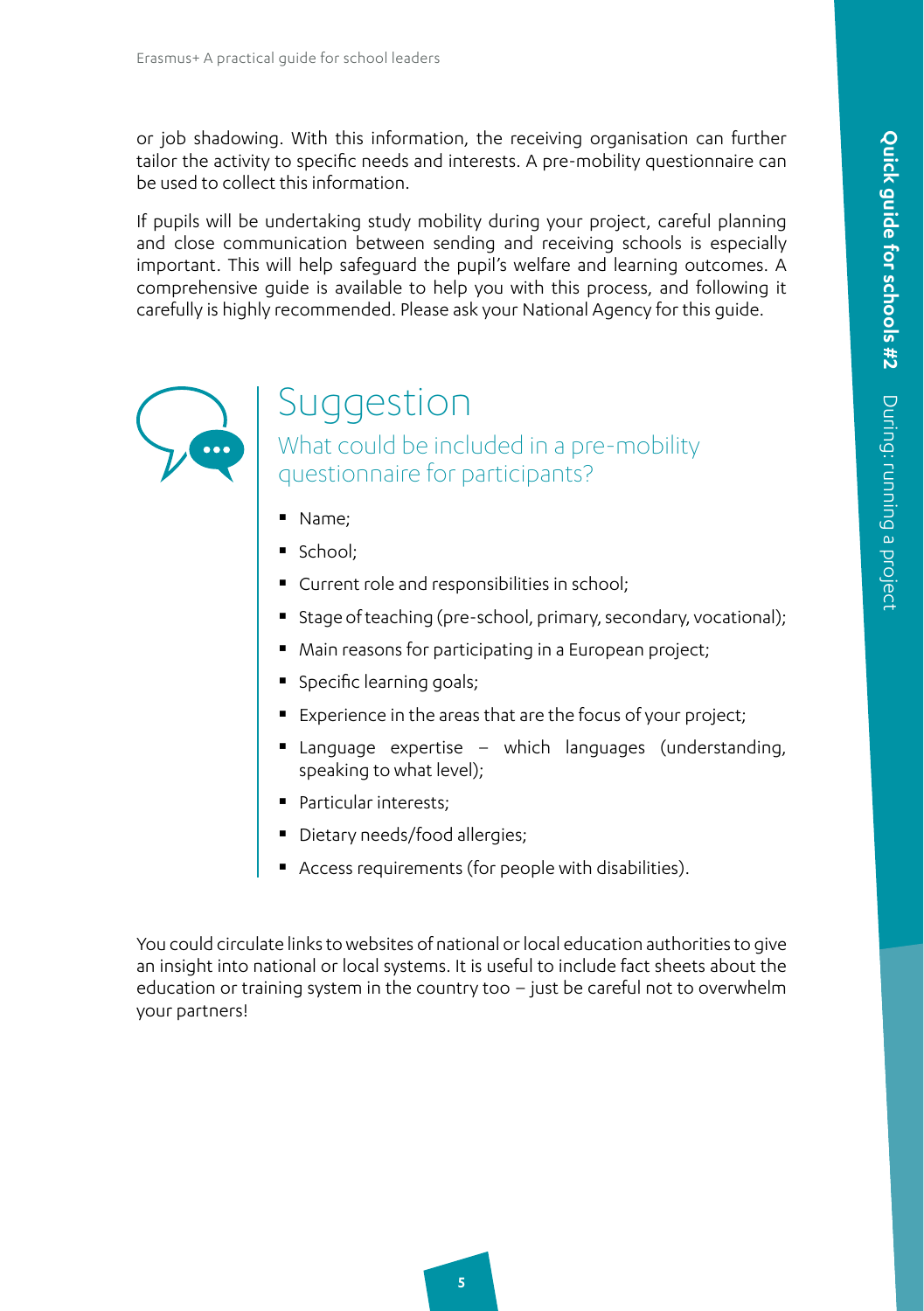# In focus

Making a good impression – your first activity, training session or meeting with partners

'  $\blacksquare$  I believe the success of the project was based on the agreements made at the initial meeting.'

#### Robert O'Leary, Principal, Ireland

It is really important to lay a good foundation during your first activity, training session or meeting, whether it takes place online, by teleconference or in person.

An important objective is for all partners to leave the first meeting feeling assured about the quality of leadership and the level of resources available. They should be confident that adequate planning has been undertaken and high-quality activities have been developed. Careful preparation on all sides is vital to ensuring this.

Prior to the activity, training session or meeting, a detailed agenda or schedule should be sent to everyone. The schedule should not only make clear what the activity, training session or meeting will be about and who will attend, but also how the participants should prepare. Such simple steps not only set the tone for the whole project, but will also put participants at ease, particularly if they have not engaged in an international project before.

Some schools use the first meeting to specify meeting 'etiquette' such as switching off mobile phones, ensuring everyone has a chance to speak and are listened to, adhering to start times for activities and meetings, and meeting deadlines.

If you, as a school leader, are not participating directly in project activities or meetings, you should set aside time to encourage your own staff in their work. If the first project activity is in your own school, you could attend part of the activity to send a clear message about the importance of the project. If the first activity involves receiving international visitors, they will really appreciate it if you are present to welcome them at the start of the meeting or activity.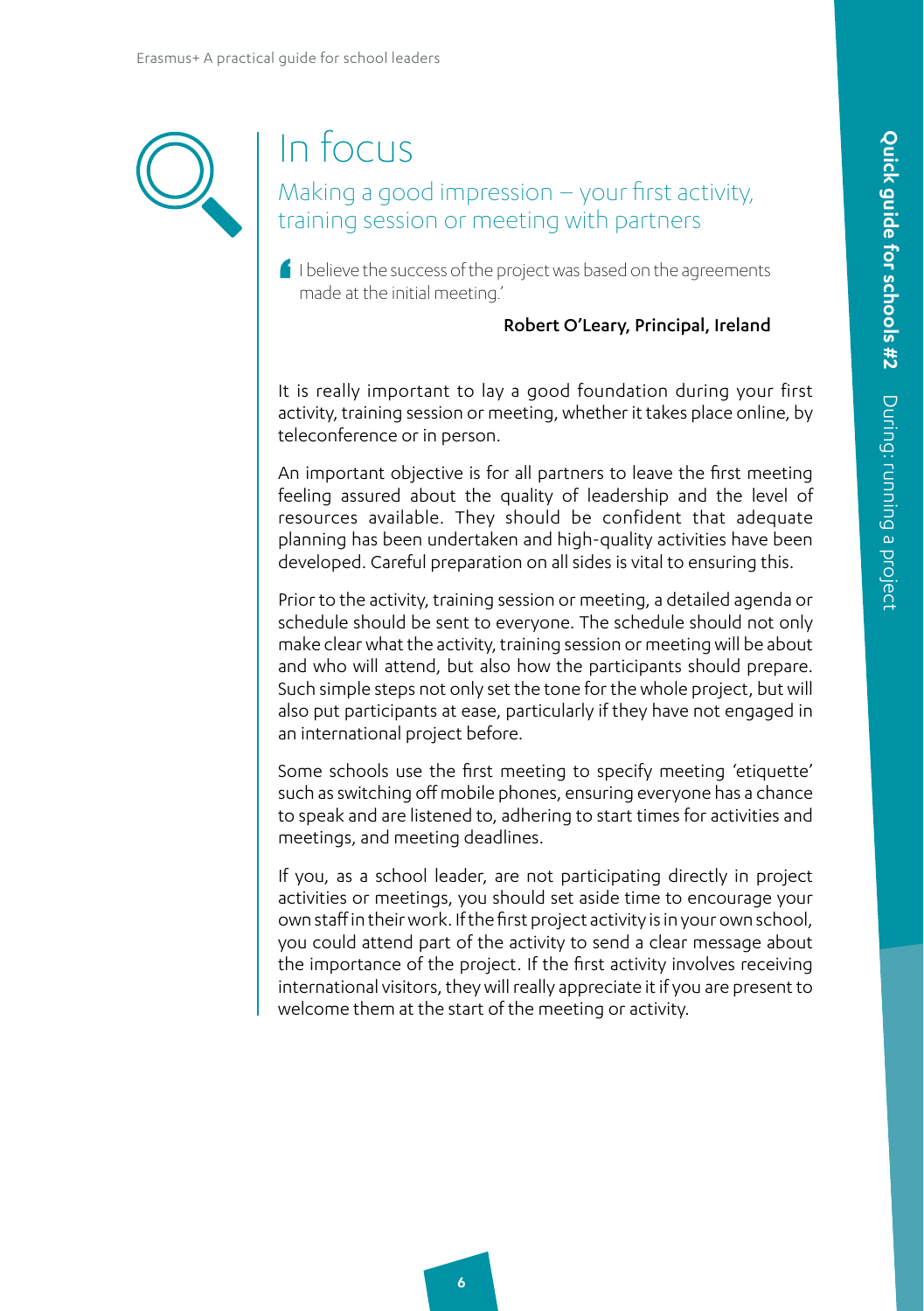# 2.2.3 Preparing for Erasmus+ activities

The following considerations will help you prepare for any mobility activities (i.e. involving travel abroad). As you have seen, such activities can form part of both Staff Mobility (Key Action 1) and Strategic Partnerships (Key Action 2) projects.

### 2.2.3.1 Travel arrangements

Before participants leave home, it is essential that they have a clear travel itinerary and directions to their final destination(s), including hotels and the venue or school. If participants need to travel to an area that is difficult to reach, consider arranging to collect them from the airport, train station or a central location. If several visitors are expected, it might be more economical to hire a mini-bus or large taxi than for participants to arrange their own travel. All participants should have a contact number in case of emergency.

## 2.2.3.2 Meals, accommodation and venues

Many European projects involve partner meetings, training and activities that require logistical preparation.

Try to find venues that are easy to reach by public transport (particularly if visitors need to catch a train/flight after the meeting or conference). Otherwise, you may find many participants will want to leave early and this can cause disruption on the final day.

Some participants may be unable to eat certain foods for medical or religious reasons, so it is important to request this information from participants and to take specific requirements into account when booking meals.

Remember to ask participants if they have any access requirements. This way you can ensure your school, the venue and the hotel are prepared to accommodate their needs upon arrival (hearing loops, disability assistance, sign language, etc.).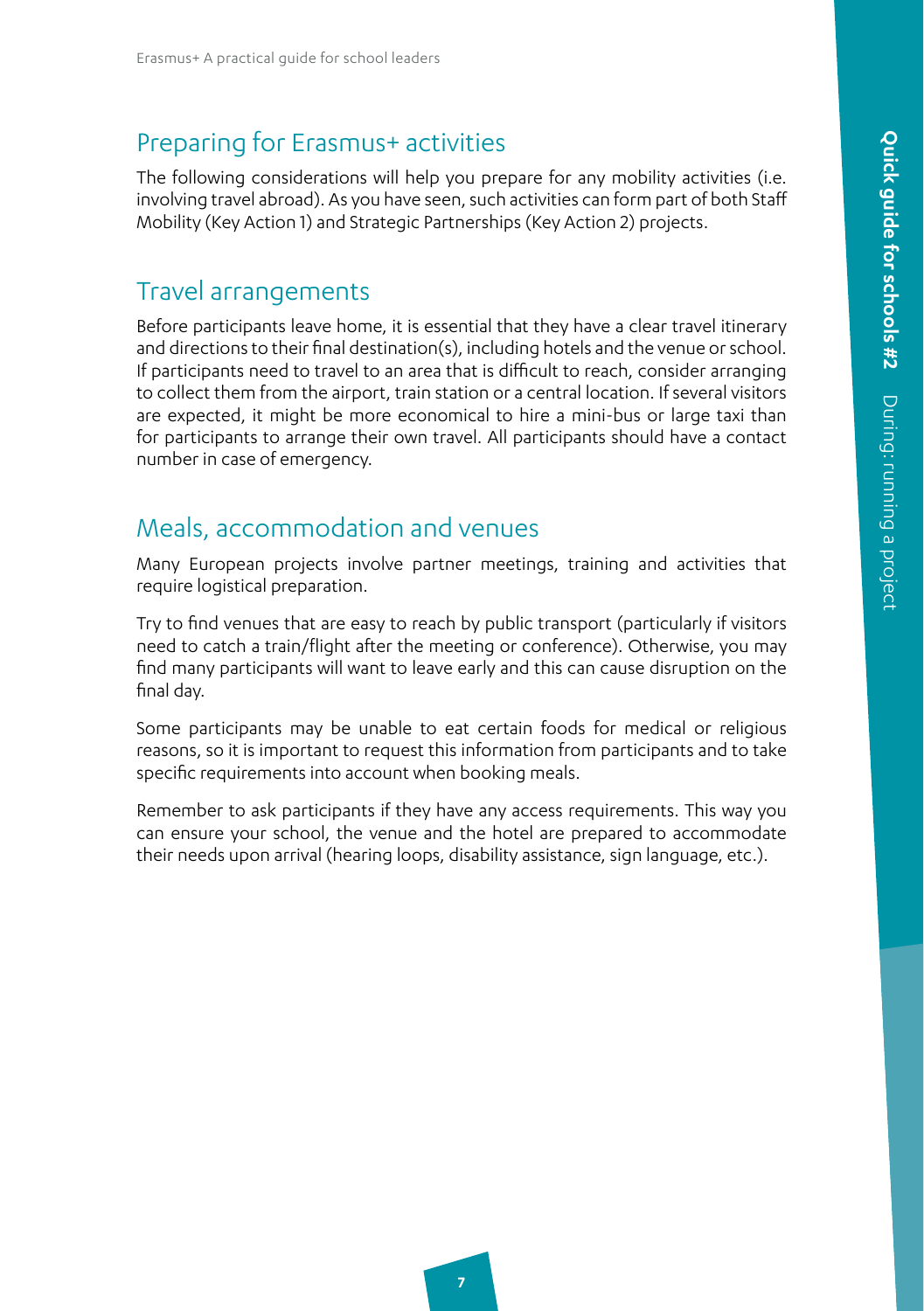### Participant orientation

At the beginning of a project activity it is a good idea to run through the activity programme with the participants. Whenever someone is undertaking a teaching assignment, job shadowing visit or engaging in a partnership, there may be different interpretations about what will take place. These different expectations can be constructed from what has been written and agreed upon before your project, simply because of different definitions and translations of words and phrases.

A brief orientation session is a simple way to avoid misunderstandings at the start of the activity. The session could involve:

- reiterating the aims, content and information of the activity, and any cultural or social events planned for visitors;
- informing participants about Wi-Fi passwords, hot-desking and other resources available during their stay;
- a tour of facilities (cloakroom, toilets, dining hall, etc.);
- **answering questions and responding to specific requirements.**

## Overcoming cultural and linguistic barriers

Creating an environment and atmosphere that enables openness and reflection on expectations is the key to developing trusting and respectful partnerships.

It is worth considering the potential implications arising when participants from 'direct' and 'indirect' communication cultures work together:

- **Direct communication cultures:** meaning and requests are conveyed explicitly to the people involved (why did you do it like that?).
- **Indirect communication cultures:** meaning is conveyed by suggestion, implication, non-verbal behaviour, and contextual signals. This style limits confrontation or the potential for disagreement (e.g. I'm curious to find out more about that approach - can you tell me about it?).

Those accustomed to indirect communication may feel their expertise is being challenged by a direct question. Alternatively, people who are more used to direct questions can find it hard to understand or interpret an indirect style. Acknowledging these differences can be the theme of a fun and informative 'ice-breaker' exercise or group discussion.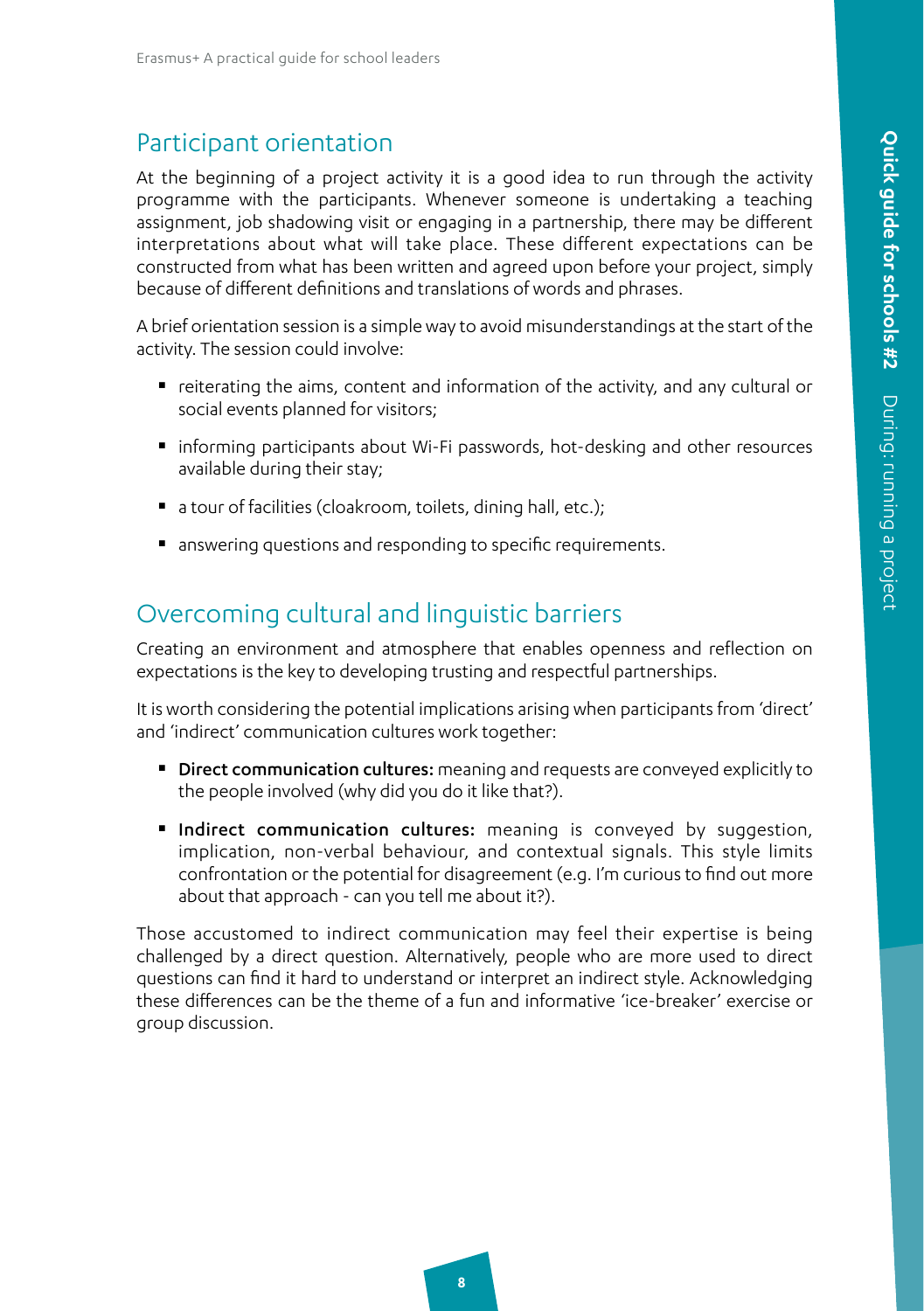Cultural differences should not be underestimated either. It is helpful to establish matters of school etiquette. For example, school dress codes vary considerably across Europe. In some countries teachers dress informally and wearing jeans is the norm, whereas in other countries it would be considered inappropriate for a teacher to wear jeans to school.

It is good practice to provide participants with a concise information pack before they travel, to help prevent inadequate preparation or embarrassment!

# Suggestions Allow time for networking

Networking is one of the things Erasmus+ participants say they value about European projects. It is also one of the best ways to support linguistic development and intercultural understanding.

Try to allocate time for informal discussions and social activities. Informal settings are particularly helpful for participants to practise their language skills in if they don't feel confident to speak in formal settings.

### Help visitors prepare for mobility

Prepare an information pack containing for example:

- the activity programme;
- travel advice and directions;
- dress code;
- access arrangements for people with disabilities;
- school etiquette (e.g. how to address pupils/teachers);
- What to bring for special events or field trips (e.g. if visiting a farm, participants may need walking boots);
- $\blacksquare$  information about the weather and how to prepare for it (e.g. jumpers essential!).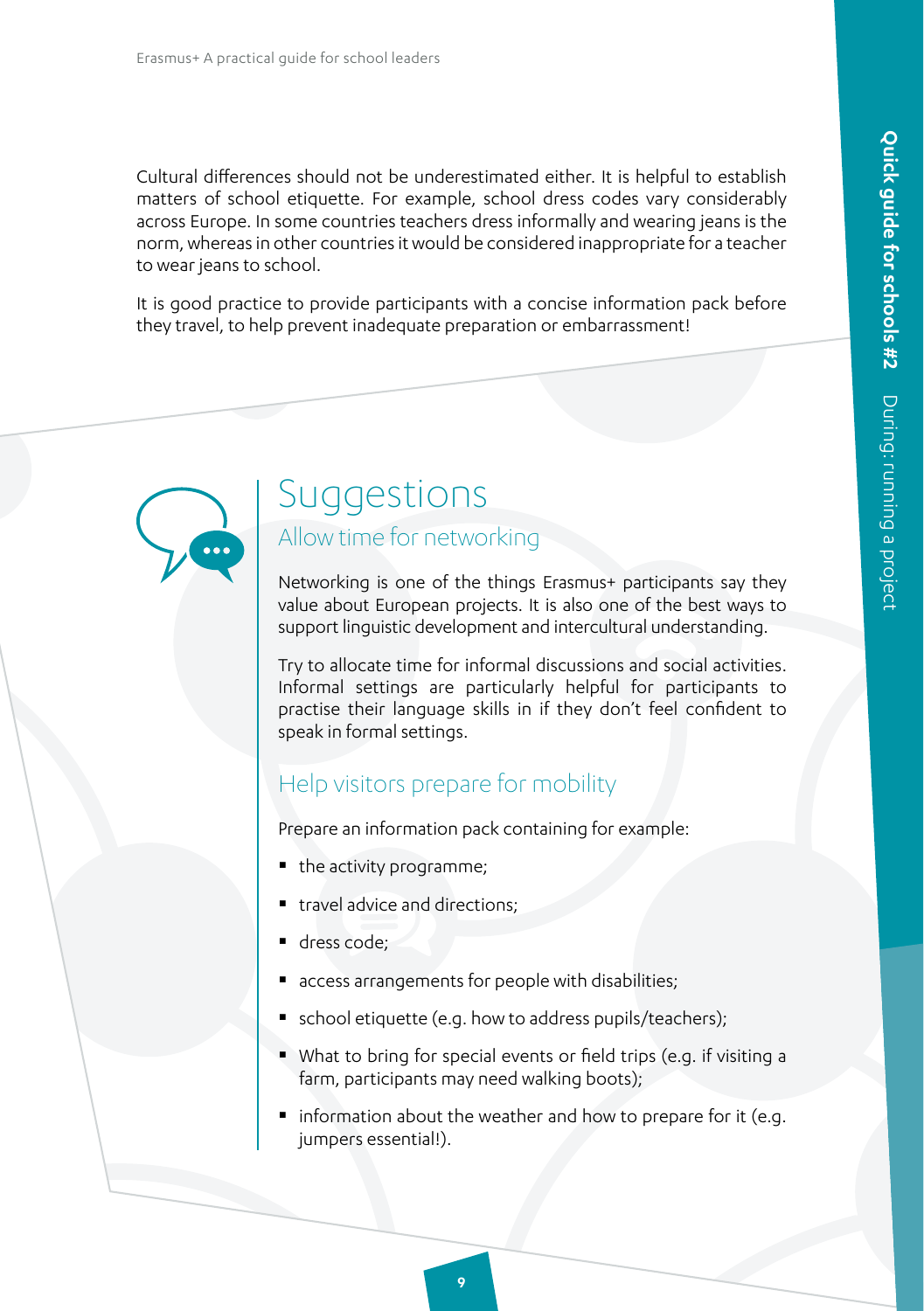## Planned reflection by participants during Erasmus+ activities

Planned reflection can really help participants and organisers monitor and evaluate progress, and adapt activities to changing needs or unforeseen circumstances. A simple structure for planned reflection helps to support dialogue, recognise learning identify gaps in learning. For example:

- What did I learn in relation to the planned learning outcomes?
- Which learning outcomes still need to be addressed?
- Did I learn anything unanticipated?
- What was particularly challenging?
- How can I apply what I have learned in my school, community or elsewhere?
- Who else might benefit from what I've learned and how can I share it with them?

These questions can be used for individual, group or peer learning, or mentoring conversations. Amendments to planned activities may be necessary to provide for any identified gaps in the process of achieving the planned learning outcomes. In some cases, reflection may also lead to slight changes in the initial learning outcomes once participants have a better understanding of the selected project topic.

' Using questionnaires at several points during the project helped us to evaluate the work done and propose activities for monitoring the process.'

#### Annemie Lauryssens, School International Relations Coordinator, Belgium

Whether you and your staff are involved in a Staff Mobility (Key Action 1) project or a Strategic Partnership (Key Action 2), time should be set aside at regular intervals to review what has been learned. Some time should be allocated to allow participants to formulate personal action plans, as well as contribute to project planning if future meetings or activities have been scheduled. While this may seem like a lot of work, it will actually save time since the experiences documented as part of planned reflection will be useful when completing your project evaluation.

## 2.2.4 Monitoring and evaluation during implementation

The methods, roles and responsibilities for fulfilling this requirement need to be agreed upon before your project. Therefore, monitoring and evaluation during implementation is normally relatively straightforward.

Some projects are required to report on monitoring and evaluation halfway through implementation (with the interim report), while shorter projects are only required to submit a final report.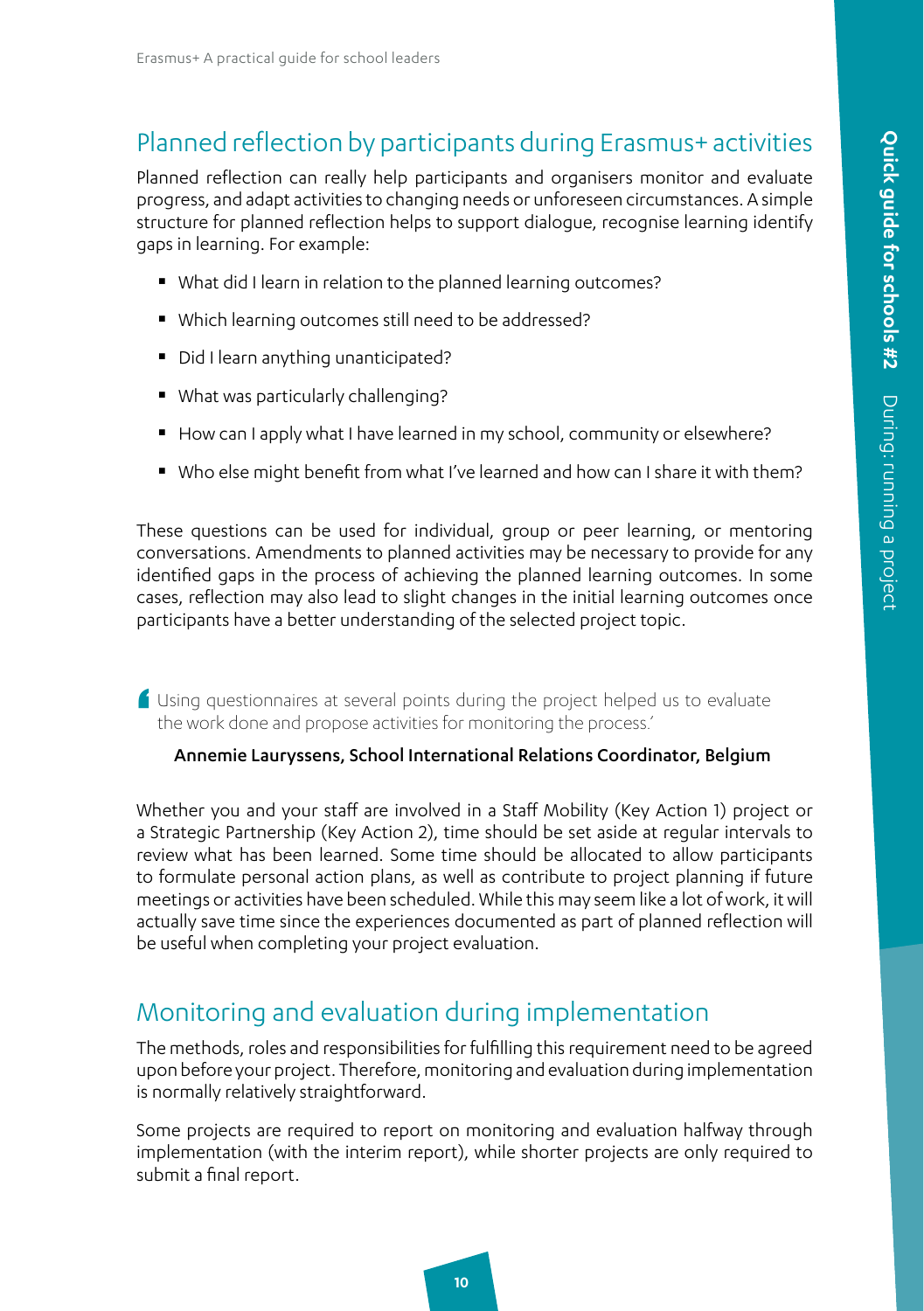# Practical example The evaluation of a European Partnership

A UK school led a European partnership with a school in Poland, in order to create a Model United Nations (MUN) exchange. The main activities were one-day United Nations style meetings for 200 pupils and staff from the partner schools. There were two such activities per year (over two years). Each year one meeting was held in the UK and one in Poland. Mobilities were funded within the partnership grant to enable pupils and staff to attend the meeting at the host school. Mobilities were also arranged to allow Polish and UK teaching staff to attend training on organising and running MUN activities and on teaching citizenship skills.

The partnership had four objectives:

Objective 1: To build the capacity of each partner to create Model United Nations (MUN) programmes.

Objective 2: To enable partners to better understand the causes and solutions of intercultural conflicts.

**Objective 3:** To equip teachers to support pupils with citizenship skills.

Objective 4: To enable pupils to understand the connections between local and global development issues and problem solving.

Each objective was assessed on four or five indicators. These were concrete outcomes linked to the criteria. In the case of Objective 1, the indicators selected included tangible quality measures such as the extent to which staff demonstrated knowledge of the aims of the MUN programme; the extent to which staff felt confident enough to recreate MUN events in the future; and the number of participants who completed capacity building training sessions.

The evaluation was led by an educational researcher, specialised in MUN programmes who conducted structured observations, participant interviews, and participant case studies. Questionnaires were used to measure opinions regarding the project's success in realising the evaluation goals.

The outcomes were shared at project meetings after each activity, which provided an opportunity to incorporate any lessons learned into subsequent activities. The outcomes were also published as a report at the end of the project and were included in the partnership's final report.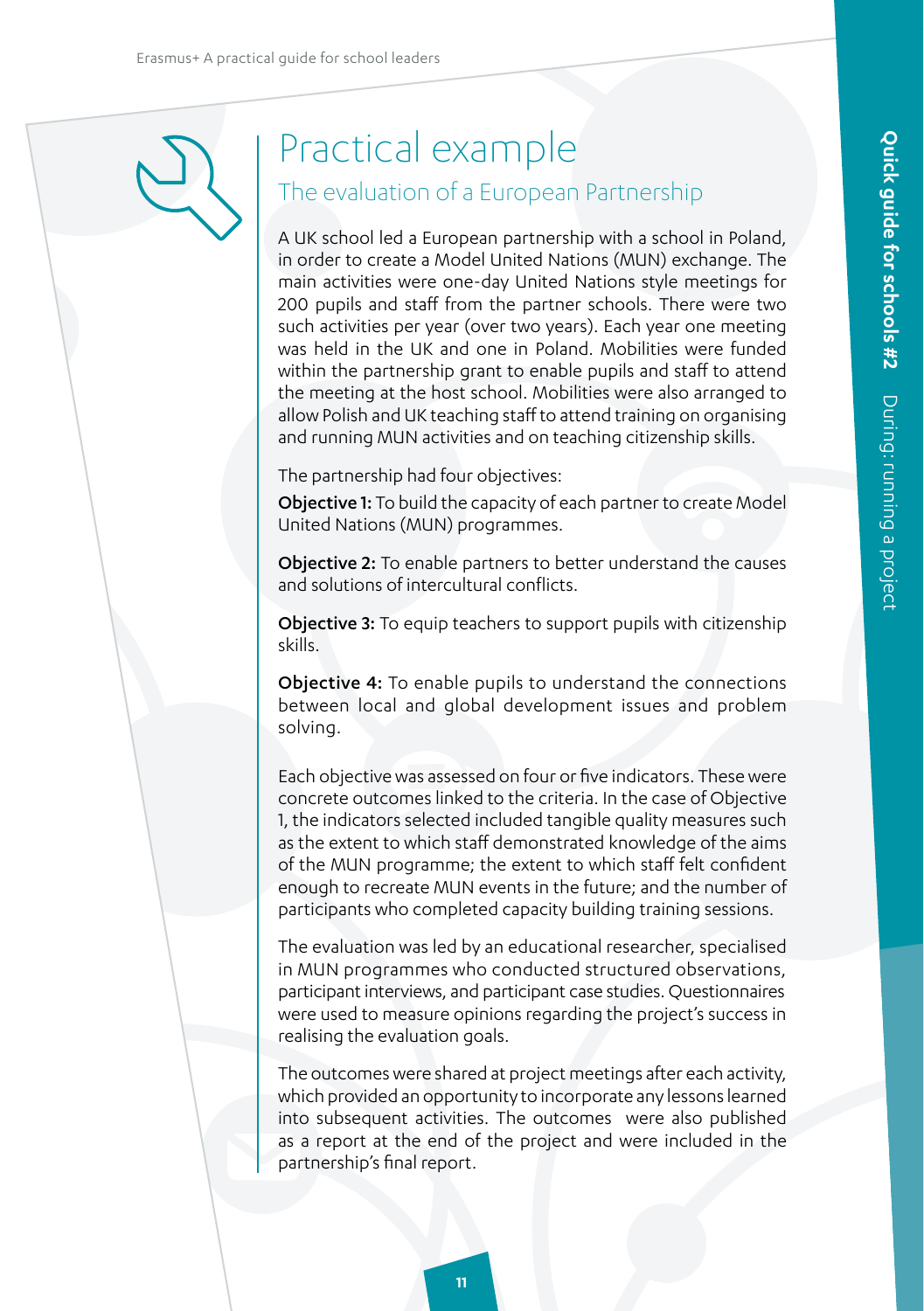Whatever the requirement, it is important to keep in mind the following to ensure that your monitoring and evaluation is completed to a high standard and on schedule:

#### Make sure you receive the necessary contributions from the partners on time

Partners should be made aware of the importance, requirements and deadlines for reporting. It is a good idea for your project coordinator to send reminders well in advance of these deadlines.

#### Ensure the monitoring and evaluation data is comprehensive

If some activities have not been completed or have only been partially completed, it is essential to find out why this was the case and what, if any, alterations/alternative activities were undertaken to compensate for this. This information will be important when reporting to the National Agency.

#### ■ Be proactive if the project is not going to plan

If there are serious issues, which suggest it is likely or possible that some of the requirements of the grant agreement cannot be met, it is important to be pro-active and communicate this to your National Agency at an early stage. They will do their best to assist you and agree a solution. In some cases they may be able to amend the contract, for example.

#### ■ Don't be afraid to make adjustments

If your project includes multiple activities, take the opportunity to use monitoring and evaluation data from your activities to make improvements to subsequent activities. For example, if one group of mobility participants found that not enough time was allocated to asking questions during a learning event, it should be straightforward to adjust the programme to ensure subsequent participants do not make the same complaint. Online partner meetings are a good opportunity to raise such suggestions and agree modifications.

You may also want to make changes if it seems likely you will meet your objectives ahead of time. Monitoring and evaluating your progress provides a chance to decide how you could go beyond the original plan within the scope of your grant.

#### **Timing is everything**

Remember that even the most advanced evaluation methods in the world will count for little if the evaluation is administered at the wrong time. For example, if participants are asked about some areas of your project or their own learning too soon, they may be unable to provide an answer. Alternatively, if opinions are only solicited at the end, participants may be annoyed that their ideas and suggestions will not benefit them.

Take care to ensure that evaluation activities are implemented at a time when meaningful feedback can be obtained and bear in mind that evaluation can help you make improvements during as well as after your project or activity.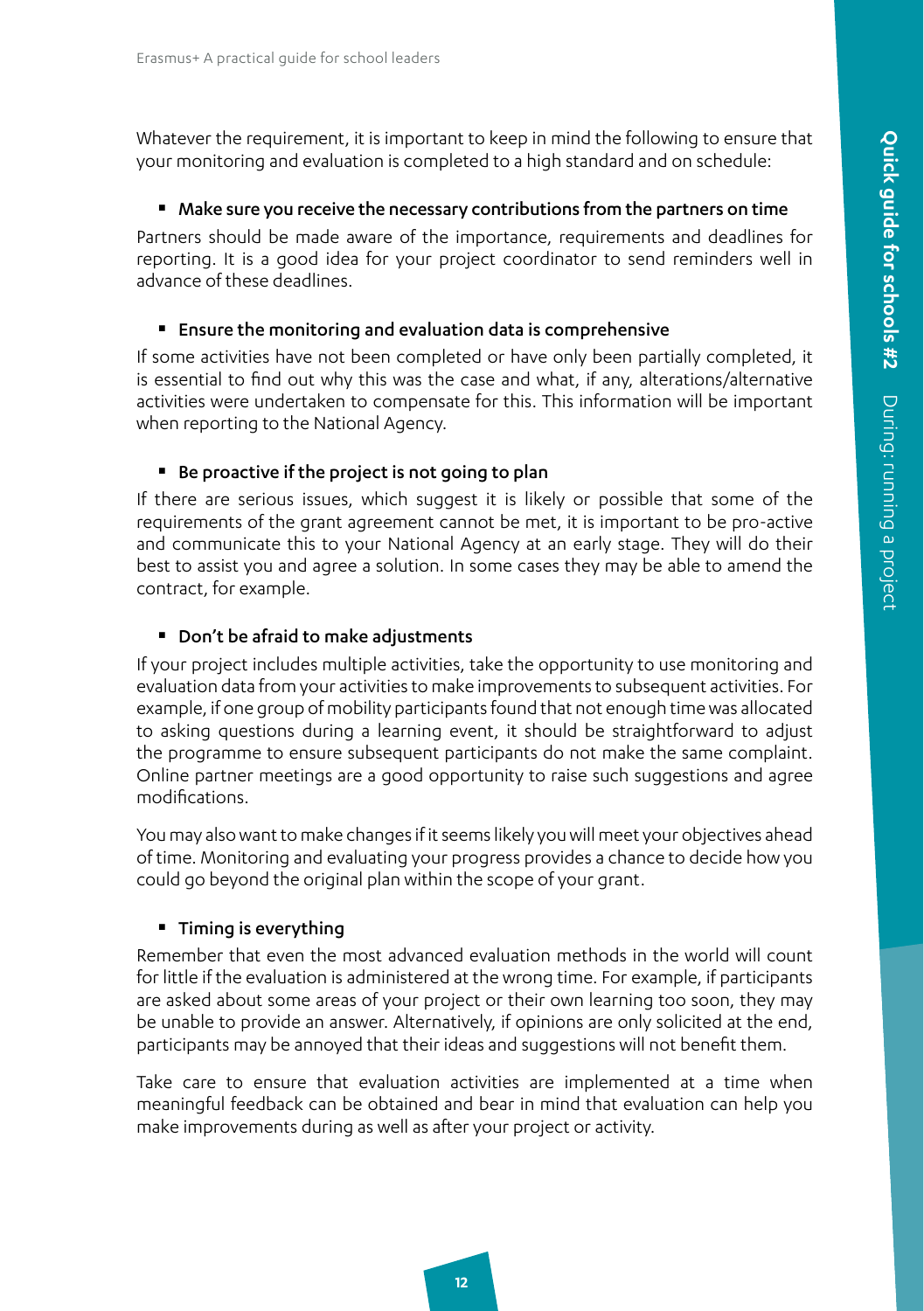# Suggestion

Some widely used evaluation techniques for Erasmus+ activities:

#### **Ouestionnaires**

Questionnaires can be conducted online/by email or in person at an event or activity to obtain information quickly from a wide variety of people. This is an inexpensive method and the data can be easily analysed. Furthermore, questionnaires can be useful if you want to obtain anonymous feedback.

#### Structured interviews

To obtain a deeper insight into participants' experiences of Erasmus+ activities you could conduct some structured interviews, either in person or by phone/internet call. Interviewees must be asked the same questions. This approach may be useful if you want to compare more qualitative aspects of your participants' experiences. For example, you may want to see how the visiting participants' experiences compare with that of the host participants.

#### Semi-structured interviews

In semi-structured interviews, some questions are pre-determined and others are spontaneous, and based on the issues arising from the discussion. Questions are mainly open, allowing participants to express their opinions. Semi-structured interviews are used to understand participants' personal experiences and impressions. This method is normally conducted by phone or in person.

#### Evaluation stories

Evaluation stories are a longer-term evaluation method. This involves documenting instances in which an Erasmus+ activity has made a tangible difference. Examples include changes to the curriculum or the implementation of a school policy.

Example question before your project: *What is the situation at the moment? How could the activity/project improve it?*

Example question after your project: *What was the situation like before the activity/project? How has it changed now?*

#### Photographic or video legacies

A photographic or audiovisual record can contribute to conveying the visual quality of the activity, and the mood or excitement of participants. This is also useful to illustrate your evaluation and communication materials (articles, blog posts, online photo albums, etc.).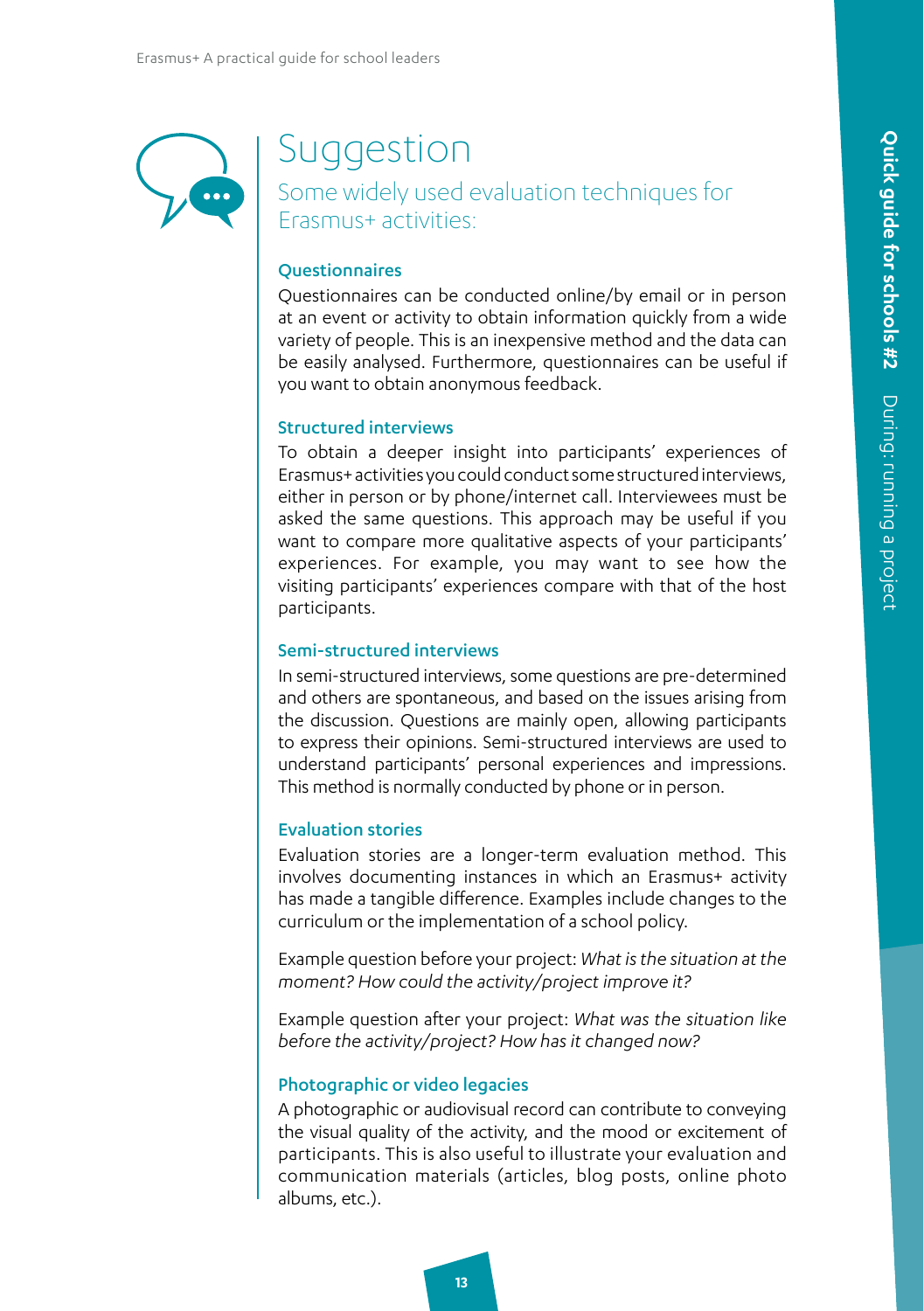# Share the outcomes of your project

In the context of European projects, awareness-raising is normally referred to as 'dissemination'. Your dissemination plans will have been developed before the project; however, new ideas will inevitably arise during implementation.

In fact, many participants like to make 'dissemination opportunities' a regular topic in discussions and meetings between partners.

'  $\blacksquare$  Getting the word out was essential. We spread the word in lessons, at meetings with the teachers and parents, on the school's website…The same was done on Facebook. Articles were published in the local newspaper, Sõnumitooja… the information boards at school informed the student body about the tasks, achievements, upcoming activities and competitions.'

#### Krista Kuusk, Project Coordinator, Estonia

# Practical example

A project coordinator shares how he developed and implemented a dissemination strategy

Jean-Pierre Marcadier, a modern languages teacher at a French school, was responsible for coordinating a partnership across eight countries. He developed a valorisation plan to share the outcomes of his project inside and outside his school.

' We had a robust strategy to disseminate the project through local associations, museums, and local authorities... In my school's case, a prominent museum in our city is working alongside us for European exhibitions… Such partnerships with businesses have been vital, given our vocational curriculum.

We also actively targeted various dissemination channels including specialist publications, social networks and the press. Local and regional dissemination is typically facilitated by the press, which is why we have built close relationships with regional newspapers. One focus of our project was defined through writing activities in a high school newspaper, "The Wall." In addition, we created a special partnership between our project and a related professional journal where we contributed a monthly column in connection with our educational and European activities.

Our website was used to reach all project members and partners, including parents, businesses, and alumni… Social networks were useful for maintaining relations with parents and alumni.

The strong emphasis on dissemination gave our achievements widespread visibility. Implications in terms of image of the institution, the recruitment of future students, and relationships with institutions will be important in the future.'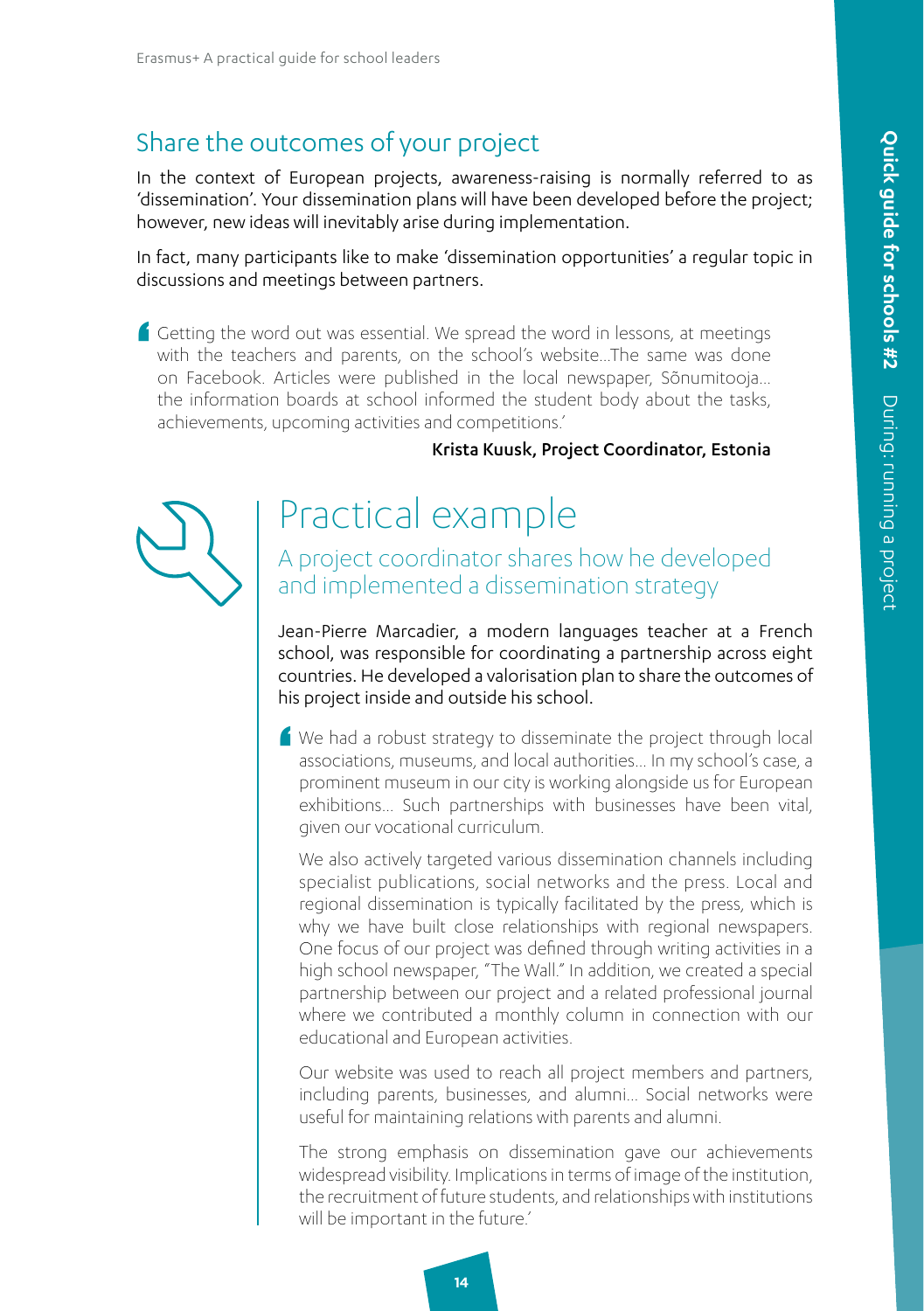The following are some popular ways to disseminate Erasmus+ projects:

#### Radio, TV and newspapers

Local and national media outlets often pick up press releases by EU funded projects, particularly if you can demonstrate the inspiring personal achievements of pupils or teachers. Try to find the 'human interest' of your project and be sure to include high-quality photos if you want to secure media coverage. You will find this process becomes easier if you can develop an ongoing relationship with reporters by providing them with a steady stream of high-quality stories.

#### School events

Give your European projects a platform at events organised or attended by your school, whether it is a teacher conference, school assembly, parents evening or open day. A simple display area or presentation slot for pupils and staff involved in your project is all it takes.

#### eTwinning

TwinSpace allows you to create websites, blogs, photo galleries, etc. which can be published. Don't forget to update your project summary, which is visible to anyone browsing or searching for projects on the eTwinning portal.

#### Websites and social media

Many schools dedicate a section of their website to Erasmus+ projects and post regular updates on social media to publicise outcomes. A multi-author blog is a particularly effective way to diarise participants' experiences while abroad.

#### Parents' networks

You may be surprised to learn how many parents belong to an organisation that can help disseminate the outcomes of your project. Be sure to encourage parents to spread the word at their workplace and through their personal networks.

#### Stakeholder networks

Local bodies such as libraries, museums, youth organisations and universities may be able to help you access their own dissemination channels.

#### Your National Agency and eTwinning National Support Service

Find out if the Erasmus+ National Agency in your country or the National Support Service for eTwinning can publicise the outcomes of your project. They may be able to publish an article about you in their forthcoming news bulletin or showcase your project on their website.

' Participation enhances the reputation of the school as you have many opportunities to inform the public about ongoing work and the project meetings. In our case, the local media published many articles and video clips, which lead to recognition and awareness by parents and the city council.'

#### Gisela Gutjahr, Teacher, Austria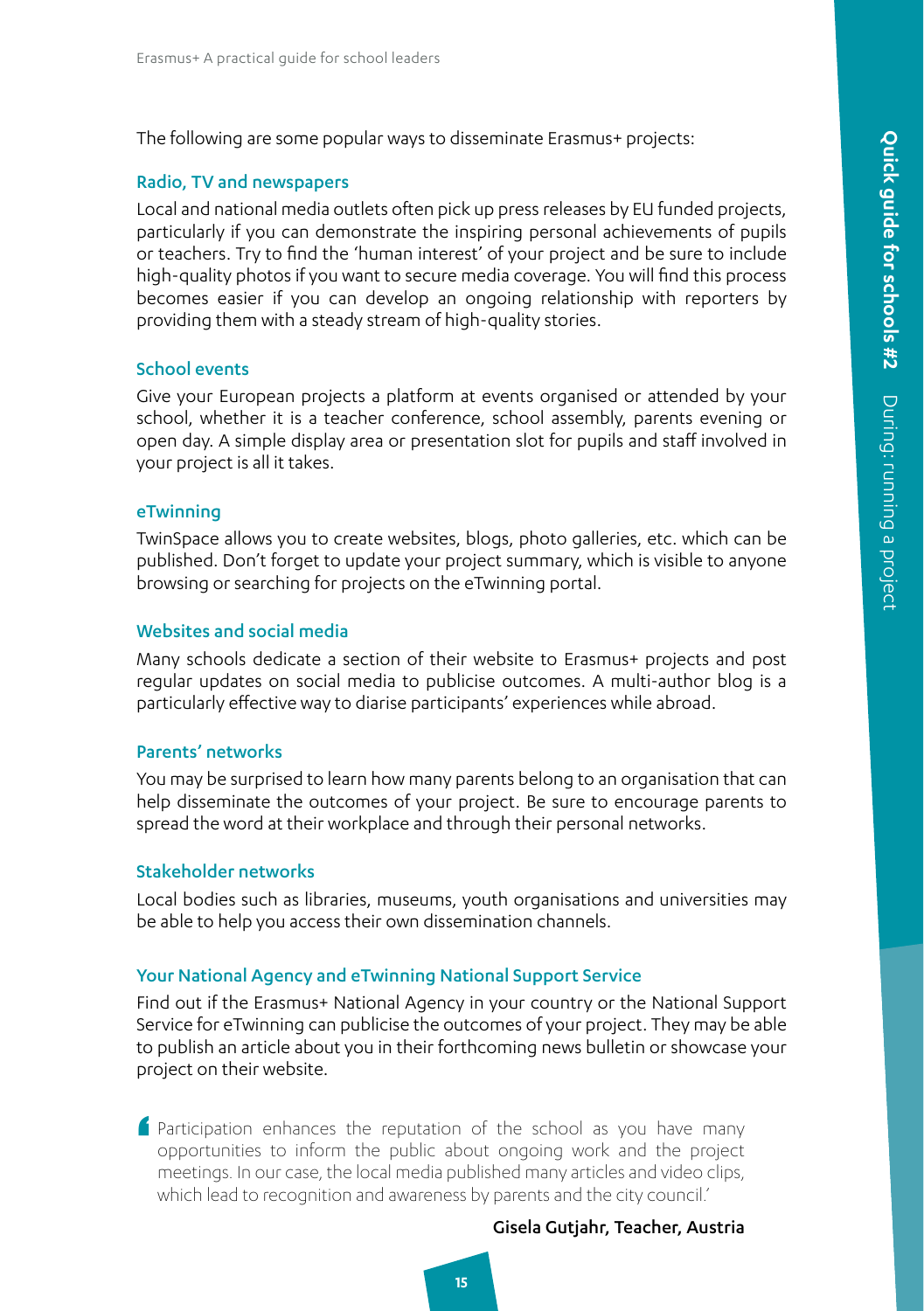# Obtaining high-quality photos and videos for dissemination

It is important to ask participants involved in Erasmus+ activities to record their experiences to ensure you have high-quality photos and videos to showcase what your school has achieved. Projects are doing this by:

- lending participants cameras so they can document their experiences as a photo or video diary. If loaning equipment is not feasible, you may find that participants are happy to use their own or to take some shots using their mobile phones;
- asking participants to take plenty of 'work-related' pictures and videos to ensure you have plenty of evidence of project activities;
- asking participants to think carefully about what they film and for how long. Hours of film can take a very long time to edit;
- making sure participants are aware of the national and international laws governing copyright, privacy and consent. Signed consent should be obtained from each individual photographed. Do ensure you have parents' consent before photographing or filming children too. This can be done with a form for parents to sign at the start of your project.